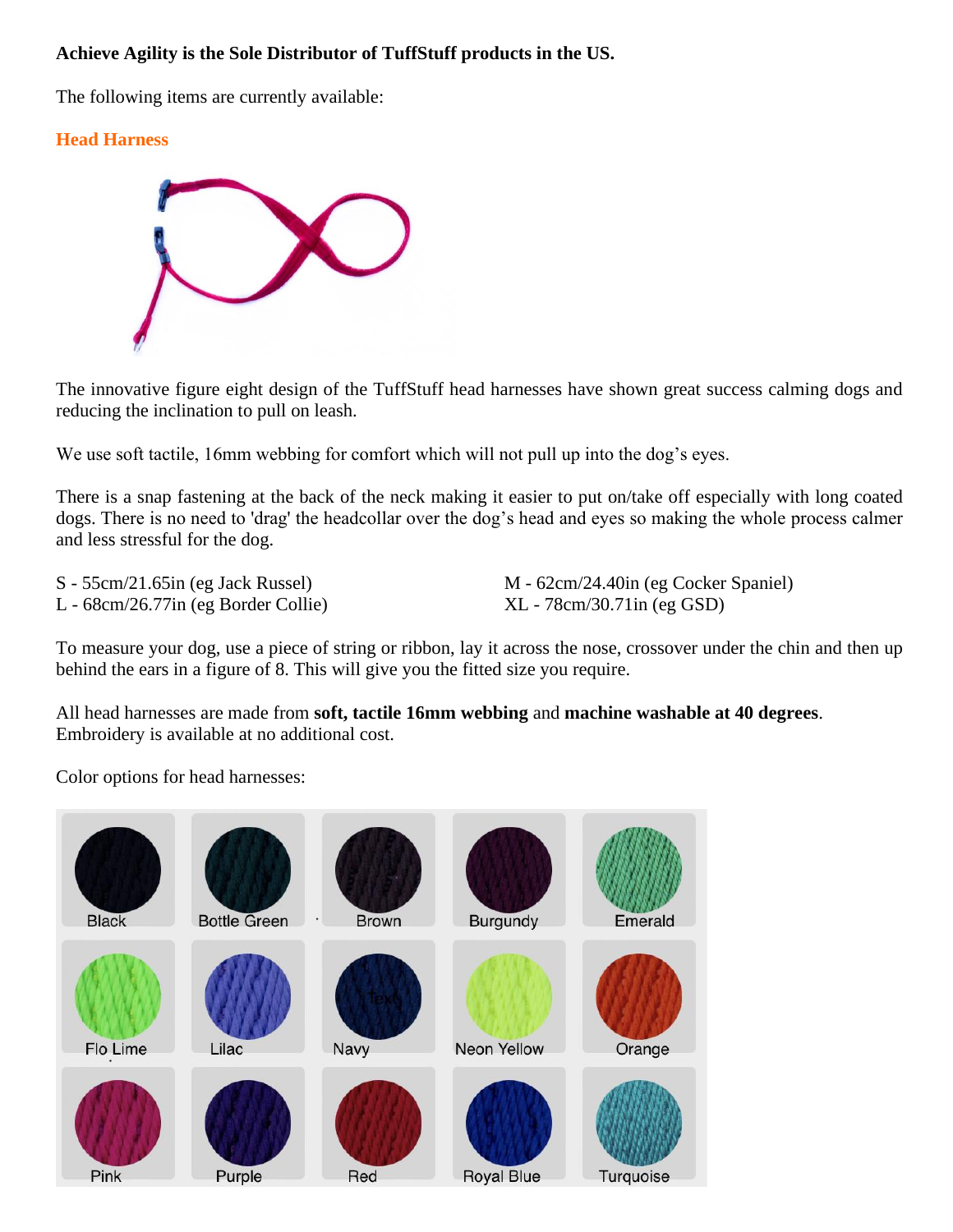## **Training Lead**

Training leads are strong and yet comfortable to the touch. Available in two sizes: standard 6ft or 3ft for extra control.

|                   | <b>AND BELOW FOUR GENERAL CONTINUES.</b> | Control Lead - 25mm x 80cm |  |
|-------------------|------------------------------------------|----------------------------|--|
|                   |                                          | <b>SECTIONSTUP</b>         |  |
|                   | <b>Execute</b>                           |                            |  |
|                   |                                          |                            |  |
|                   |                                          |                            |  |
| <b>Shock Lead</b> |                                          |                            |  |
|                   |                                          |                            |  |
|                   | TORPETORP                                |                            |  |
|                   |                                          |                            |  |
|                   |                                          |                            |  |

Designed for dogs with a tendency to pull on their leash. This lead will take the snap out of your shoulder and the dog's neck, so helping to prevent injury. TuffStuff shock leads use girth elastic and have a heavy duty hook. This lead is not designed to 'stop' your dog from pulling but will ease pressure and 'shock' on your shoulders and your dog's neck if your dog lunges forward. Length: 3ft.

All leads are made from **soft, top quality 25mm cushion webbing** and **machine washable at 40 degrees**. Embroidery is available at no additional cost.

Color options for leads:



*Kingfisher color is discontinued for leads and head harnesses*